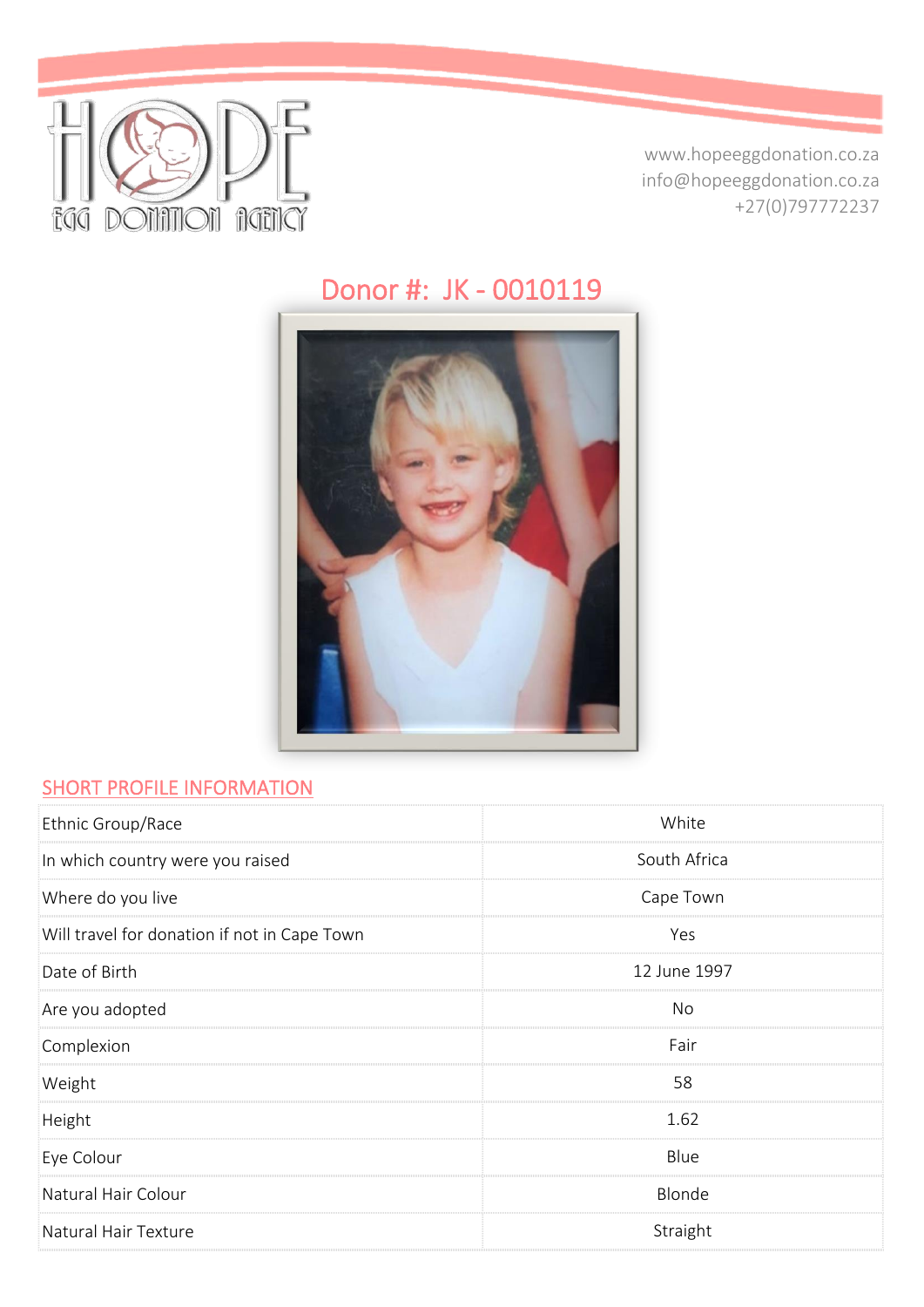#### FURTHER DETAILS ON PHYSICAL CHARACTERISTICS & FEATURES

| Prominent Hand                                                       | Right Handed |
|----------------------------------------------------------------------|--------------|
| Blood Group if known                                                 | $AR+$        |
| BMI                                                                  | 22 10        |
| What is your most attractive feature?                                | My eyes      |
| Do you have any dominant features?                                   | Nο           |
| Please choose the option below which best resembles your shape face? | Ova          |



Please choose the option below which best resembles your natural body type? Hourglass



This donor best resembles this celebrity:

Drew Barrymore

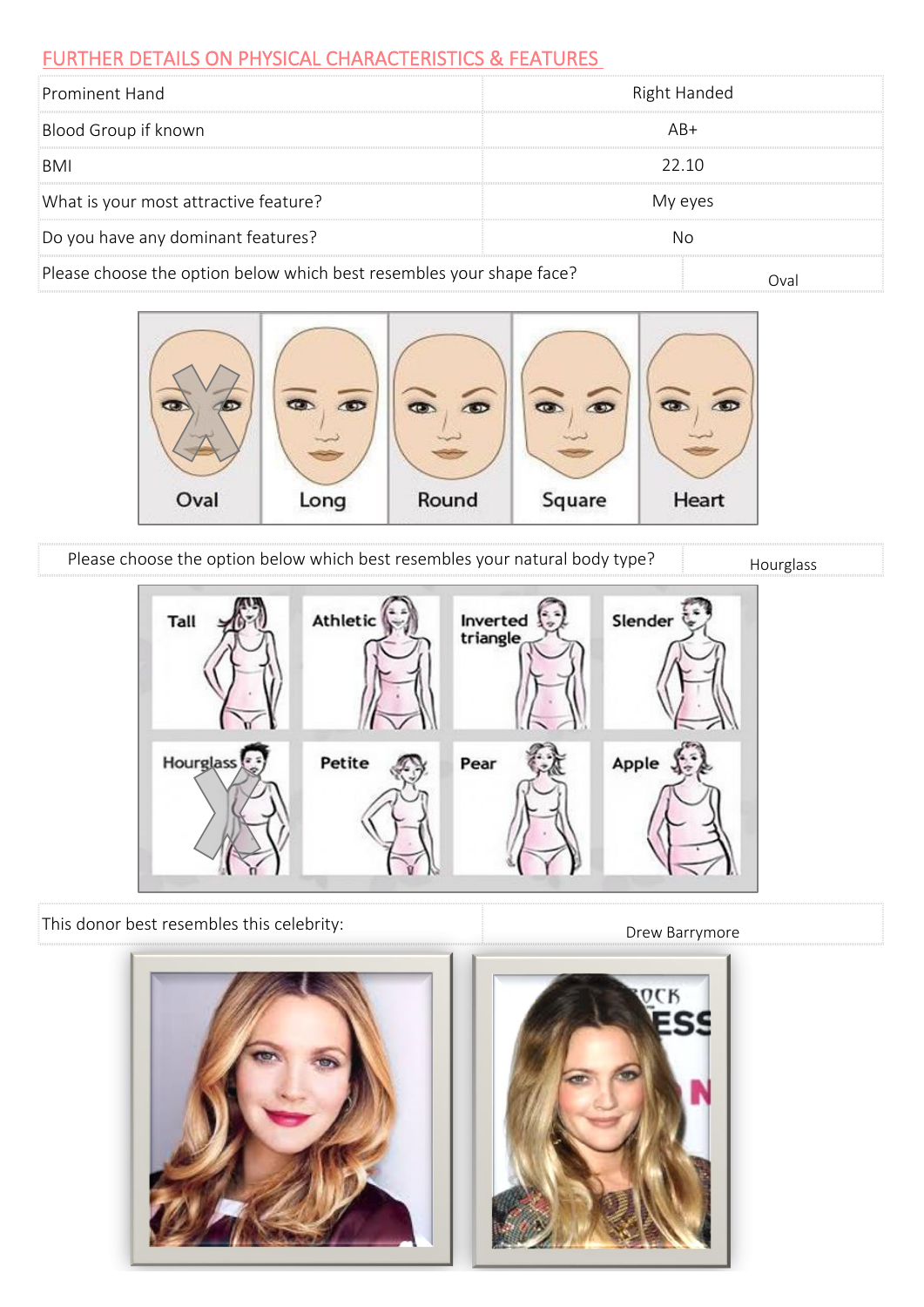# **FAMILY CHARACTERISTICS**

Please complete the table below: *Only include blood relatives and not step/half relatives.*

| <b>Family Member</b> | Age | Eye Colour | Hair Colour | Height |
|----------------------|-----|------------|-------------|--------|
| Mother               | 40  | Brown      | Light Brown | 1.7    |
| Father               | 41  | Brown      | Light Brown | 1.9    |
| Sibling 1            | 8   | Blue       | Blonde      | 1.43   |
| Sibling 2            | 17  | Brown      | Blonde      | 1.7    |
| Maternal Grandmother | 60  | Brown      | Light Brown | 1.65   |
| Maternal Grandfather | 62  | Brown      | Light Brown | 1.75   |
| Paternal Grandmother | 75  | Blue       | Blonde      | 1.6    |
| Paternal Grandfather | 60  | Brown      | Light Brown | 1.9    |

#### PERSONALITY & CHARACTER

| Do you have any special interest in sports, hobbies or<br>organizations?                           | Yes                                                                                                                                                                                                  |
|----------------------------------------------------------------------------------------------------|------------------------------------------------------------------------------------------------------------------------------------------------------------------------------------------------------|
| What excites and motivate you in life?                                                             | That I am healthy                                                                                                                                                                                    |
| What saddens you in life?                                                                          | That there are so many people that doesn't have<br>food and a warm bed to sleep in                                                                                                                   |
| What character/personality do you have that you are<br>most proud of                               | I'm energetic and bubbly                                                                                                                                                                             |
| What dreams do you have for yourself?                                                              | I want to be successful in everything I do and I want<br>to travel around the world.                                                                                                                 |
| How would your best friend describe you?                                                           | A loving, funny and beautiful indervidual who always<br>try to make people happy                                                                                                                     |
| Who do you look up to in life and why?                                                             | My father because he is a good father and go out his<br>way to help people without hesitating about it.                                                                                              |
| If you had more money than you needed, what would you<br>do with it?                               | I would travel around the world with the love of my<br>life.                                                                                                                                         |
| If you could spend a day with anyone in the world (living<br>or deceased) who would it be and why? | My grandfather because time with him in life was<br>too short. I would love to get advise from him about<br>life or just listen to his stories                                                       |
| Why would you like to become an egg donor?                                                         | To help people who struggle to get pregnant, who<br>deserves to have a family of their own and to be<br>happy.                                                                                       |
| What message would you like to send the prospective<br>parents?                                    | Never give up even though times are tough - there is<br>always a happy story for everyone. Chosing me to<br>be your donor would mean the world to me to<br>give you the children you deserve to have |
| Have you donated before?                                                                           | No                                                                                                                                                                                                   |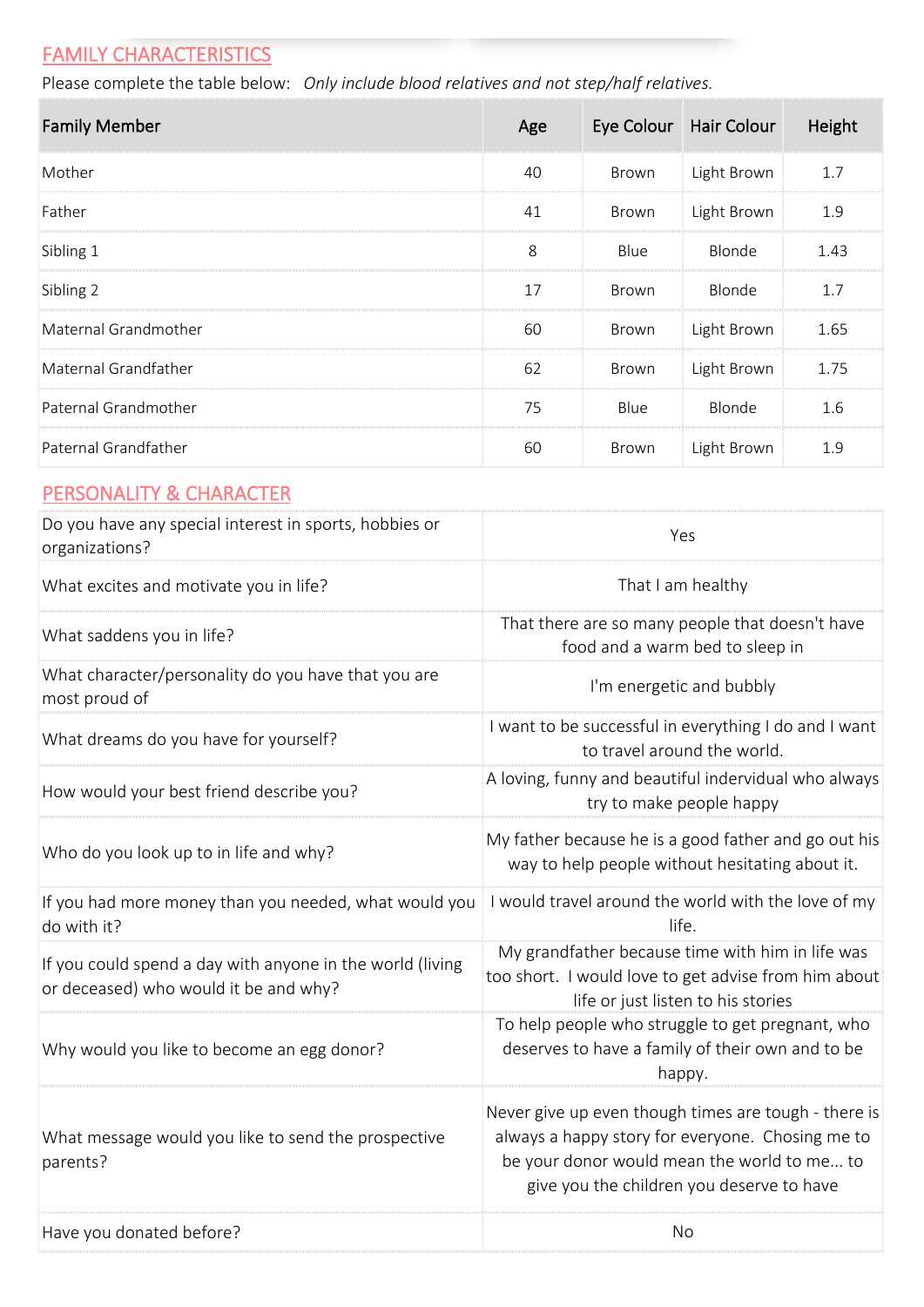# FAMILY HERITAGE

Detail your Heritage in the table below:

| <b>Family Member</b> | Country of Birth | Origin / Race |
|----------------------|------------------|---------------|
| Mother               | South Africa     | White         |
| Father               | South Africa     | White         |
| Maternal Grandmother | South Africa     | White         |
| Maternal Grandfather | South Africa     | White         |
| Paternal Grandmother | South Africa     | White         |
| Paternal Grandfather | South Africa     | White         |

# EDUCATION & EMPLOYMENT

| Did you enjoy school and why?                                                                             | Yes, because I loved my friends and I loved learning<br>new things |  |  |
|-----------------------------------------------------------------------------------------------------------|--------------------------------------------------------------------|--|--|
| How would you describe your performance at school?                                                        | Good, I am a hard working person.                                  |  |  |
| Did you receive a Grade 12/Matric pass If no state why?                                                   | Yes                                                                |  |  |
| Did you achieve any special awards or merits at school or<br>thereafter?                                  | <b>No</b>                                                          |  |  |
| Which were your favourite subjects?                                                                       | Tourism                                                            |  |  |
| Do you have current or future education goals?                                                            | Yes                                                                |  |  |
| Please detail any post school<br>diplomas/degrees/certificates that you embarked on or<br>graduated from? | <b>None</b>                                                        |  |  |
| What would be your ideal job/way in which to spend your<br>working days, if money was not an issue?       | Teacher or Beautician                                              |  |  |
| Are you currently employed? Please provide details.                                                       | Yes                                                                |  |  |
| Do you have any long term career/work orientated goals?<br>Please elaborate.                              | Yes I want to reach my goals to be a teacher or a<br>beautician    |  |  |

### MEDICAL HISTORY

| Do you have any current or past medical problems? If so<br>please indicate whether current or past and provide<br>details                                          | No |
|--------------------------------------------------------------------------------------------------------------------------------------------------------------------|----|
| Are you currently taking any medication prescribes by a<br>Doctor? If so please detail for what condition and for how<br>long you have been taking the medication. | No |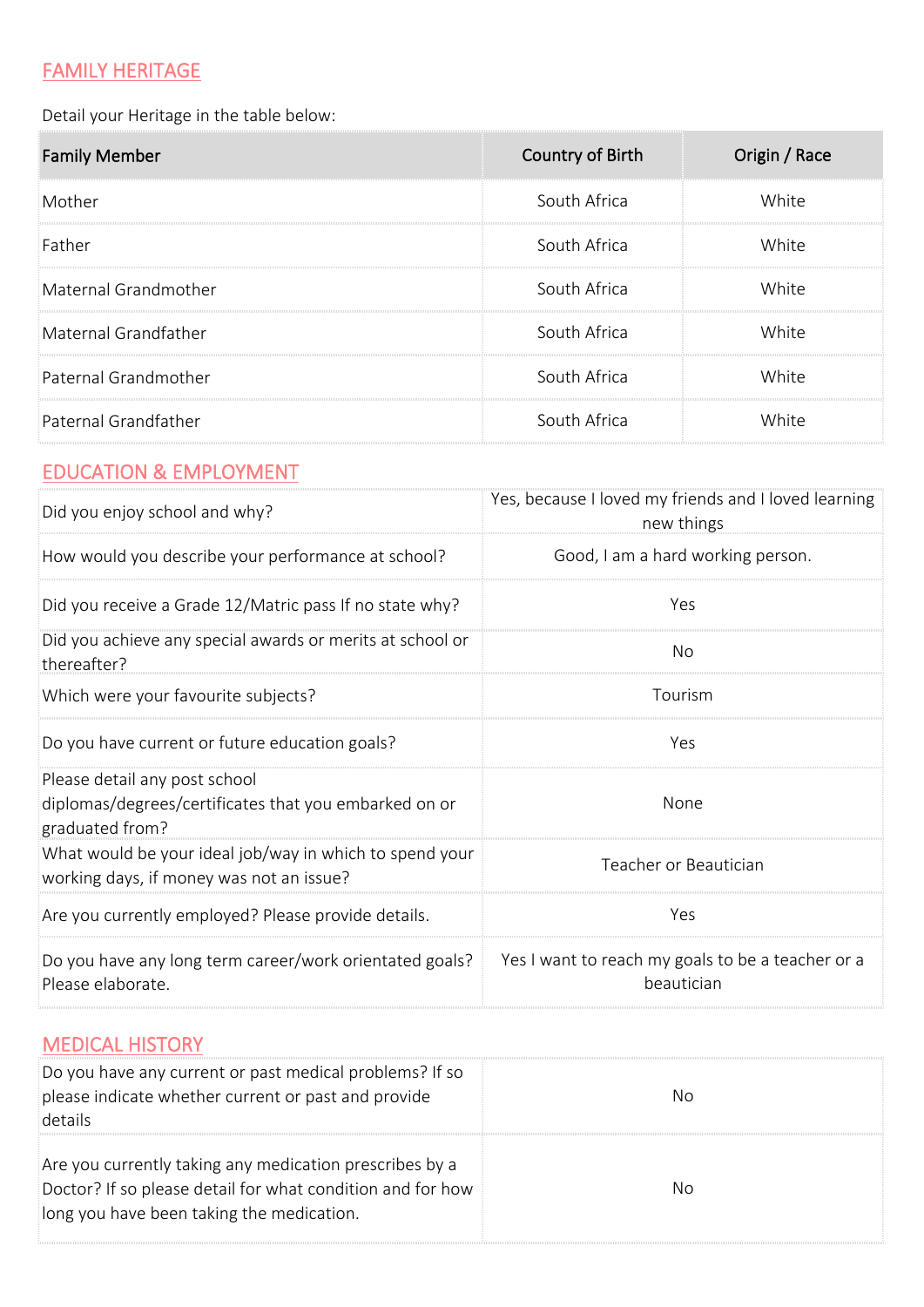### MEDICAL HISTORY (CONTINUED)

| Do you have any genetic or hereditary medical<br>conditions?                                                                                                                              | Nο                                                                                    |
|-------------------------------------------------------------------------------------------------------------------------------------------------------------------------------------------|---------------------------------------------------------------------------------------|
| Have you ever taken, or are you currently taking, any<br>mood medication/s. E.g. Anti-depressants, anti-anxiety,<br>mood stabilising medications? If so please detail the<br>medications. | No                                                                                    |
| Have you ever been under the care of a<br>psychologist/psychiatrist? If so please provide<br>details/reasons, indicating when you last saw the<br>professional                            | Nο                                                                                    |
| Do you have any life threatening allergies? If so please<br>explain.                                                                                                                      | <b>No</b>                                                                             |
| Do You smoke cigarettes?                                                                                                                                                                  | No                                                                                    |
| Do you consume alcohol and if so, how many drinks on<br>average per week?                                                                                                                 | Yes, but only weekends. 2 to 5 drinks (white wine)                                    |
| Do you exercise and if so how many times per week?                                                                                                                                        | Yes, now and then I would go to the gym for 2 hours<br>but I do walk to work everyday |

#### REPRODUCTIVE HISTORY

| Have you ever been pregnant?                                                        | No          |
|-------------------------------------------------------------------------------------|-------------|
| How many children (excluding any adopted children) have<br>you birthed?             | <b>None</b> |
| Have you had any miscarriages and if so, please provide<br>details or why and when. | No          |

### **FAMILY HEALTH HISTORY**

| <b>Family Member</b> | Age (or) | Age of death | Reason for death         |
|----------------------|----------|--------------|--------------------------|
| Mother               | 40       |              |                          |
| Father               | 41       |              | $\qquad \qquad -$        |
| Sibling 1            | 8        |              | $\overline{\phantom{a}}$ |
| Sibling 2            | 17       |              | $\overline{\phantom{a}}$ |
| Maternal Grandmother |          | 60           | Unsure                   |
| Maternal Grandfather |          | 62           | Unsure                   |
| Paternal Grandmother | 75       |              |                          |
| Paternal Grandfather |          | 60           | Stroke                   |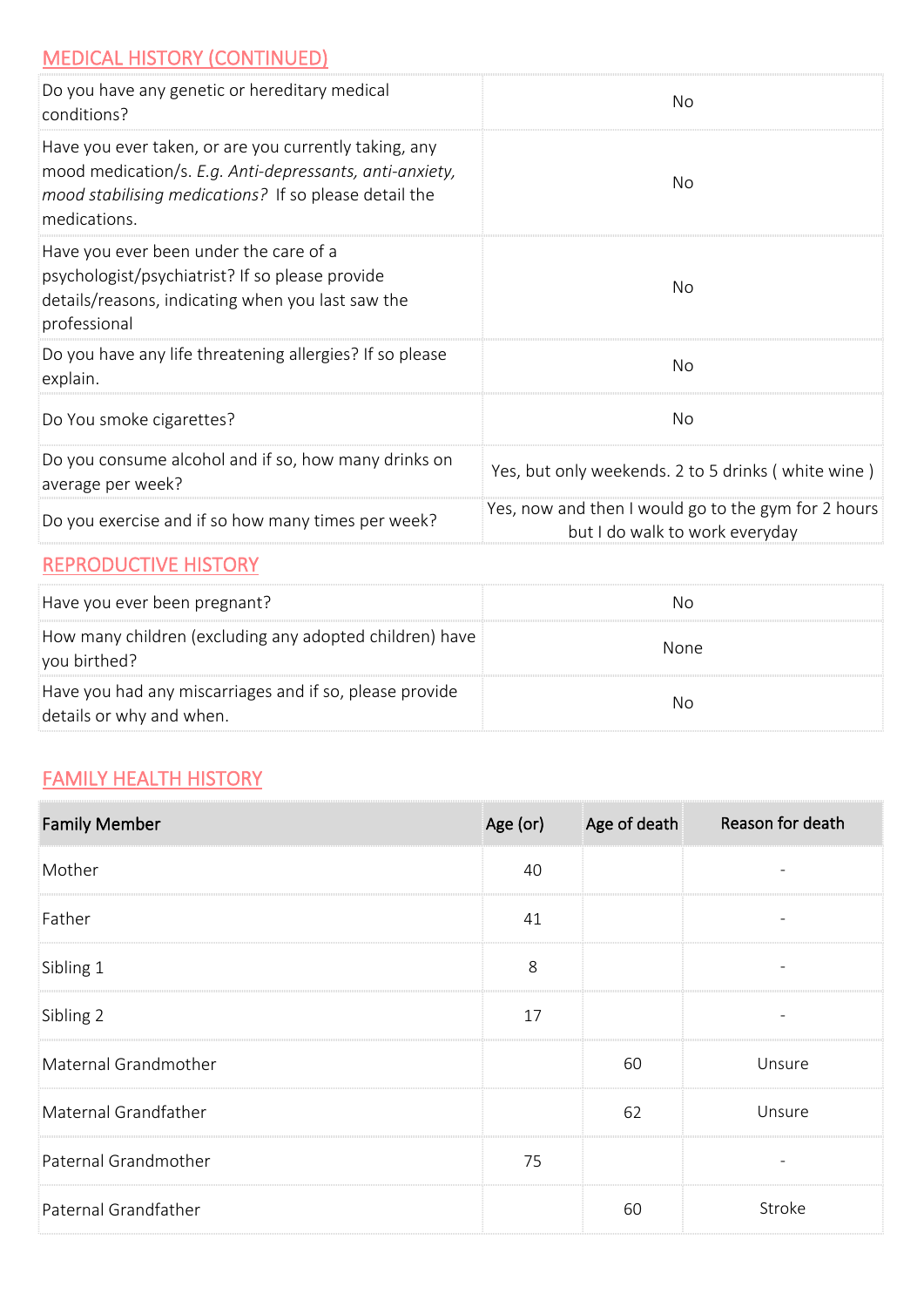#### FAMILY HEALTH HISTORY (CONTINUED)

If you know that you are a Carrier or Non-Carrier of the conditions below, please indicate below with the date that you were tested, if known.

| Condition           | Yes/No | <b>Date Tested</b> |
|---------------------|--------|--------------------|
| TaySachs disease    | No     |                    |
| Sickle Cell disease | Nο     |                    |
| Thalessemia         | Nο     |                    |
| Cystic Fibrosis     | No     |                    |

| Are there any known genetic or hereditary medical      |     |
|--------------------------------------------------------|-----|
| conditions which are present in yourself or any family |     |
| member, or conditions have been passed from one family | No. |
| member to another?                                     |     |

Please indicate whether you do or have/suffered from any of the following:

If one of your family members suffer from the condition, please indicate who suffers.

| Condition                | Yes / No  | Who? Details / Outcome |
|--------------------------|-----------|------------------------|
| Acne                     | No        |                        |
| <b>ADHD</b>              | No        |                        |
| Alcoholism               | <b>No</b> |                        |
| Anaemia                  | <b>No</b> |                        |
| Arthritis                | <b>No</b> |                        |
| Asthma                   | <b>No</b> |                        |
| <b>Blindness</b>         | No        |                        |
| <b>Blood Transfusion</b> | No        |                        |
| Cancer                   | <b>No</b> |                        |
| Cataracts                | No        |                        |
| Cerebral Palsy           | No        |                        |
| Cleft Palate             | <b>No</b> |                        |
| Deafness                 | <b>No</b> |                        |
| Depression               | No        |                        |
| Diabetes                 | No        |                        |
| Downs Syndrome           | <b>No</b> |                        |
| Dwarfism                 | <b>No</b> |                        |
| Eczema                   | No        |                        |
| Emphysema                | <b>No</b> |                        |
| Endometriosis            | <b>No</b> |                        |
| Epilepsy                 | No        |                        |